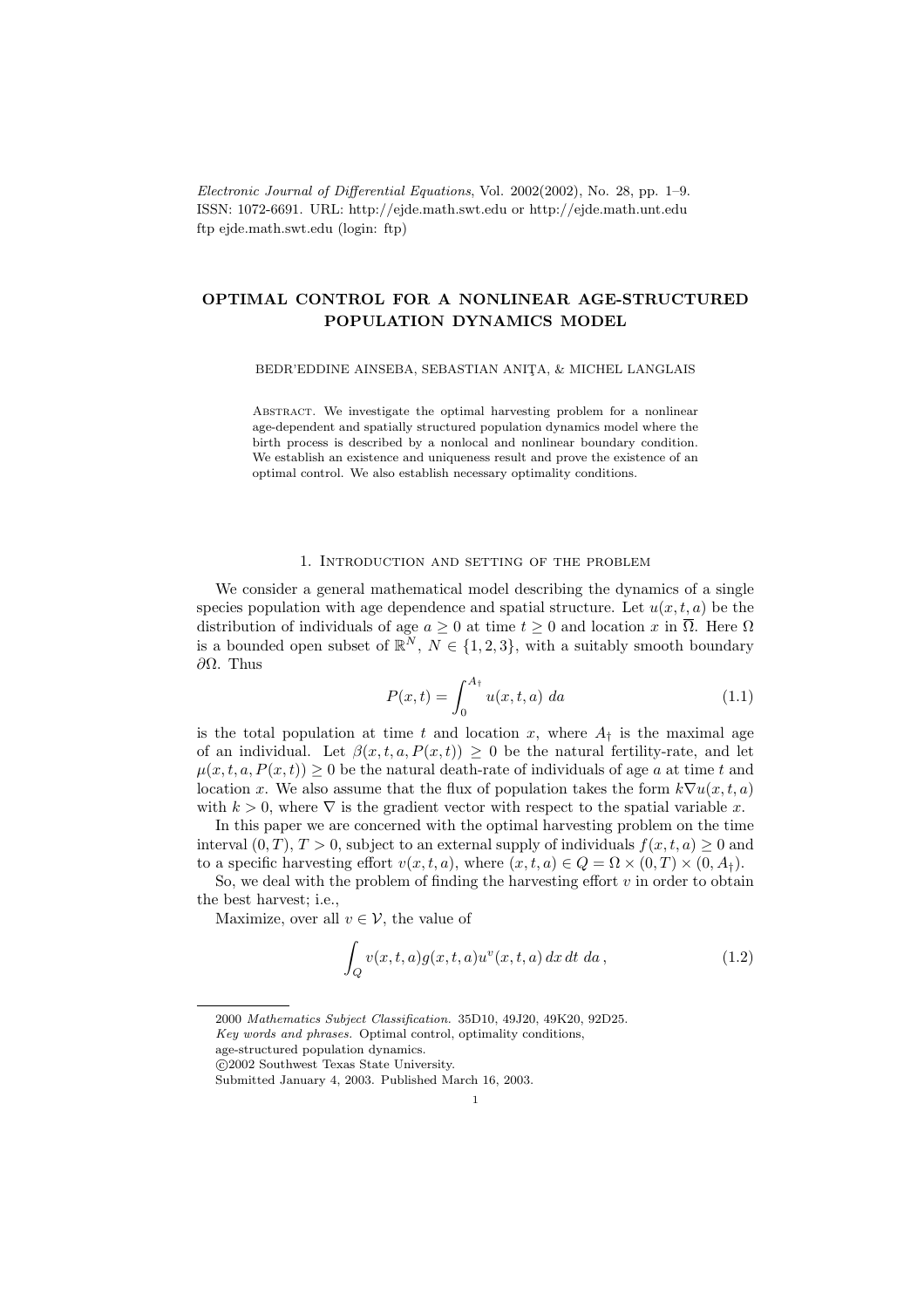where  $g$  is a given bounded function, and  $u^v$  is the solution of

$$
\partial_t u + \partial_a u - k \Delta_x u + \mu(x, t, a, P(x, t))u = f - vu, \text{ in } Q
$$
  
\n
$$
\frac{\partial u}{\partial \eta}(x, t, a) = 0, \text{ on } \Sigma
$$
  
\n
$$
u(x, t, 0) = \int_0^{A_{\dagger}} \beta(x, t, a, P(x, t))u(x, t, a) da, \text{ in } \Omega \times (0, T)
$$
  
\n
$$
u(x, 0, a) = u_0(x, a), \text{ in } \Omega \times (0, A_{\dagger}),
$$
\n(1.3)

where  $\Sigma = \partial \Omega \times (0,T) \times (0,A_{\dagger})$ . From a biological point of view  $g(x,t,a) \geq 0$  is a weight (the price of an individual of age a at time t and location x) and  $u_0(x, a) \geq 0$ is the initial distribution of population.

The set of controllers is

$$
\mathcal{V} = \left\{ v \in L^2(Q) : \zeta_1(x, t, a) \le v(x, t, a) \le \zeta_2(x, t, a) \text{ a.e. } (x, t, a) \in Q \right\}
$$

for some  $\zeta_1, \zeta_2 \in L^{\infty}(Q)$ ,  $0 \leq \zeta_1(x, t, a) \leq \zeta_2(x, t, a)$  a.e. in Q. The harvesting problem for linear initial value age-structured population has been previously studied in Brokate [2, 3], Gurtin et al [4, 5], Murphy et al [8] and the periodic case in Anita et al [1].

We assume the following hypotheses:

- (H1) The fertility rate satisfies  $\beta \in L^{\infty}(Q \times \mathbb{R})$ ,  $\beta(x, t, a, P) \ge 0$  a.e.  $(x, t, a, P) \in$  $Q \times \mathbb{R}$  and is decreasing and locally Lipschitz continuous with respect to the variable P
- (H2) The mortality rate satisfies  $\mu \in L^{\infty}_{loc}(\overline{\Omega} \times [0,T] \times [0,A_{\dagger}) \times \mathbb{R})$ , and  $\mu$  is increasing and locally Lipschitz continuous with respect to the variable  $P$ ,  $\mu(x, t, a, P) \ge \mu_0(a, t) \ge 0$  a.e.  $(x, t, a, P) \in Q \times \mathbb{R}$ , where  $\mu_0 \in L^{\infty}_{loc}([0, T] \times$  $[0, A<sub>†</sub>)$  and

$$
\int^{A_{\dagger}} \mu_0(t + a - A_{\dagger}, a) \, da = +\infty, \quad \text{a.e. } t \in (0, T) \, .
$$

The last condition in (H2) implies that each individual in the population dies before age  $A_{\dagger}$ . In addition, we assume the following on  $u_0, f, g$ :

- (H3)  $u_0 \in L^{\infty}(\Omega \times (0, A_{\dagger}))$ ,  $u_0(x, a) \geq 0$  a.e.  $(x, a) \in \Omega \times (0, A_{\dagger})$ .
- (H4) f,  $g \in L^{\infty}(Q)$ ,  $f(x, t, a)$ ,  $g(x, t, a) \ge 0$  a.e.  $(x, t, a) \in Q$ .

This paper is organized as follows. In Section 2 we prove that under the assumptions listed above and for any  $v \in V$ , (1.3) admits a unique and nonnegative solution. A compactness result for the same system is also proved. In Section 3 we treat the existence of an optimal control for problem (1.2). Section 4 is devoted to the deduction of the necessary optimality conditions for the optimal harvesting problem.

## 2. Existence, uniqueness and compactness of solutions

The first part of this section is devoted to the existence and uniqueness of solutions to system (1.3), under assumptions (H1)–(H4) and with  $v \in V$  fixed. By a solution to (1.3), we mean a function  $u \in L^2(Q)$  which belongs to  $C(\overline{S}; L^2(\Omega)) \cap$  $AC(S; L<sup>2</sup>(\Omega)) \cap L<sup>2</sup>(S; H<sup>1</sup>(\Omega)) \cap L<sub>loc</sub><sup>2</sup>(S; L<sup>2</sup>(\Omega)),$  for almost any characteristic line S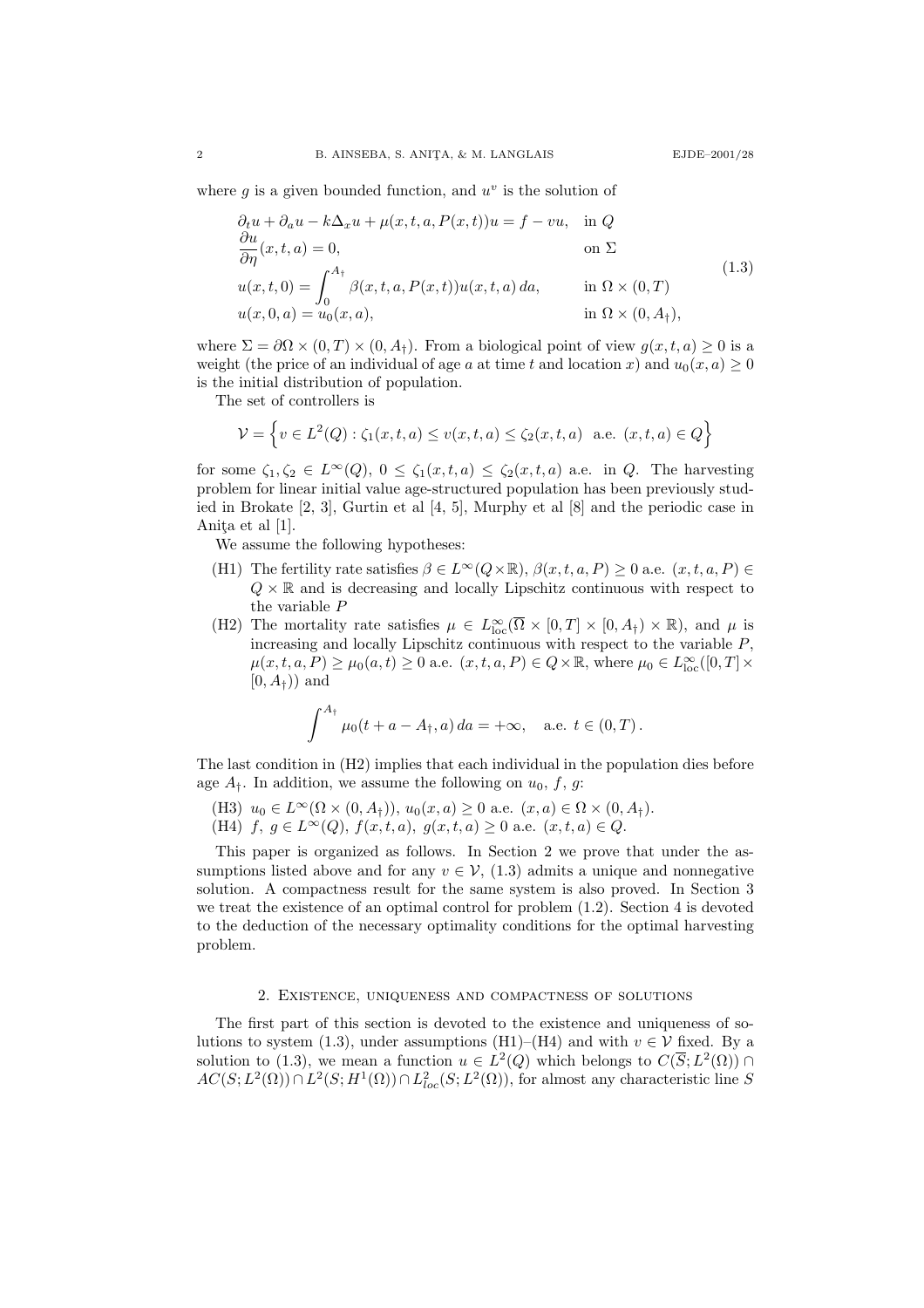of equation  $a - t = const.$ ,  $(t, a) \in (0, T) \times (0, A_{\dagger})$  and satisfies

$$
Du(x,t,a) - k\Delta_x u(x,t,a) + \mu(x,t,a, P(x,t))u(x,t,a)
$$
  
=  $f(x,t,a) - v(x,t,a)u(x,t,a)$ ,  
 $\frac{\partial u}{\partial \eta}(x,t,a) = 0$ ,  
 $\lim_{h \to 0^+} u(x,t+h,h) = \int_0^{A_\dagger} \beta(x,t,a, P(x,t))u(x,t,a) da$ , a.e. in  $\Omega \times (0,T)$   
 $\lim_{h \to 0^+} u(x,h,a+h) = u_0(x,a)$ ,  
a.e. in  $\Omega \times (0, A_\dagger)$ ,

where  $P$  is given by  $(1.1)$  and  $Du$  denotes the directional derivative

$$
Du(x, t, a) = \lim_{h \to 0} \frac{1}{h} [u(x, t+h, a+h) - u(x, t, a)].
$$

**Theorem 2.1.** For any  $v \in V$ , (1.3) admits a unique and nonnegative solution  $u^v$ which belongs to  $L^{\infty}(Q)$ .

Proof. Denote by  $\Lambda$  the mapping  $\Lambda : \tilde{u} \mapsto u^{\tilde{u},v}$ , where  $u^{\tilde{u},v}$  is the solution of

$$
Du - k\Delta_x u + \mu(x, t, a, \tilde{P}(x, t))u = f - v(x, t, a)u, \qquad (x, t, a) \in Q
$$
  
\n
$$
\frac{\partial u}{\partial \eta}(x, t, a) = 0, \qquad (x, t, a) \in \Sigma
$$
  
\n
$$
u(x, t, 0) = \int_0^{A_\dagger} \beta(x, t, a, \tilde{P}(x, t))u(x, t, a) da, \qquad (x, t) \in \Omega \times (0, T)
$$
  
\n
$$
u(x, 0, a) = u_0(x, a), \qquad (x, a) \in \Omega \times (0, A_\dagger),
$$

with  $\widetilde{P}(x,t) = \int_0^{A_{\dagger}} \widetilde{u}(x,t,a) da$ . Let  $L^p_+(Q) = \{u \in L^p(Q) : u(x,t,a) \ge 0 \text{ a.e. in } Q\}$ .<br>Then the mannipus  $\Lambda$  is well defined from  $L^2(Q)$  to  $L^2(Q)$ ; see Correspirated [6] Then the mapping  $\Lambda$  is well defined from  $L^2_+(Q)$  to  $L^2_+(Q)$ ; see Garroni et al [6]. The comparison result in Garroni et al [6] and in Langlais [7] implies

$$
0 \le u^{\widetilde{u},v}(x,t,a) \le \overline{u}(x,t,a) \quad \text{a.e. in } Q,
$$

where  $\overline{u} \in L_+^{\infty}(Q)$  is the solution of  $(1.3)$  corresponding to a null mortality rate and to a maximal fertility rate equal to  $\|\beta\|_{L^{\infty}(Q\times\mathbb{R})}$ .

For any  $\widetilde{u}_1$ ,  $\widetilde{u}_2 \in L^2(Q)$  we denote  $\widetilde{P}_i(x,t) = \int_0^{A_\dagger} \widetilde{u}_i(x,t,a) da$ , with  $(x,t) \in \Omega \times (0,T)$ , and  $i \in \{1,2\}$ . Using now the definition of  $\Lambda$  we obtain

$$
\int_{Q_t} [D(\Lambda \widetilde{u}_1 - \Lambda \widetilde{u}_2) - k \Delta_x (\Lambda \widetilde{u}_1 - \Lambda \widetilde{u}_2) + \mu(x, s, a, \widetilde{P}_1(x, t)) (\Lambda \widetilde{u}_1 - \Lambda \widetilde{u}_2) + (\mu(x, s, a, \widetilde{P}_1) - \mu(x, s, a, \widetilde{P}_2)) \widetilde{u}_2 + v(\Lambda \widetilde{u}_1 - \Lambda \widetilde{u}_2) (\Lambda \widetilde{u}_1 - \Lambda \widetilde{u}_2) dx ds da = 0,
$$

where  $Q_t = \Omega \times (0, t) \times (0, A_t)$ ,  $t \in (0, T)$ .

Using Gauss-Ostrogradski's formula and the Lipschitz continuity of  $\mu$  and  $\beta$  with respect to  $P$ , we get after some calculations that

$$
\|(\Lambda \widetilde{u}_1 - \Lambda \widetilde{u}_2)(t)\|_{L^2(\Omega \times (0, A_{\dagger}))}^2 \le C \int_0^t \|(\widetilde{u}_1 - \widetilde{u}_2)(s)\|_{L^2(\Omega \times (0, A_{\dagger}))}^2 ds,
$$

where  $C$  is a positive constant. Banach's fixed point theorem allows us to conclude the existence of a unique fixed point for  $\Lambda$ . Since the solution  $u^v$  satisfies

 $0 \leq u^v(x,t,a) \leq \overline{u}(x,t,a)$  a.e. in Q

and  $\overline{u} \in L_+^{\infty}(Q)$ , we complete the proof.  $\diamondsuit$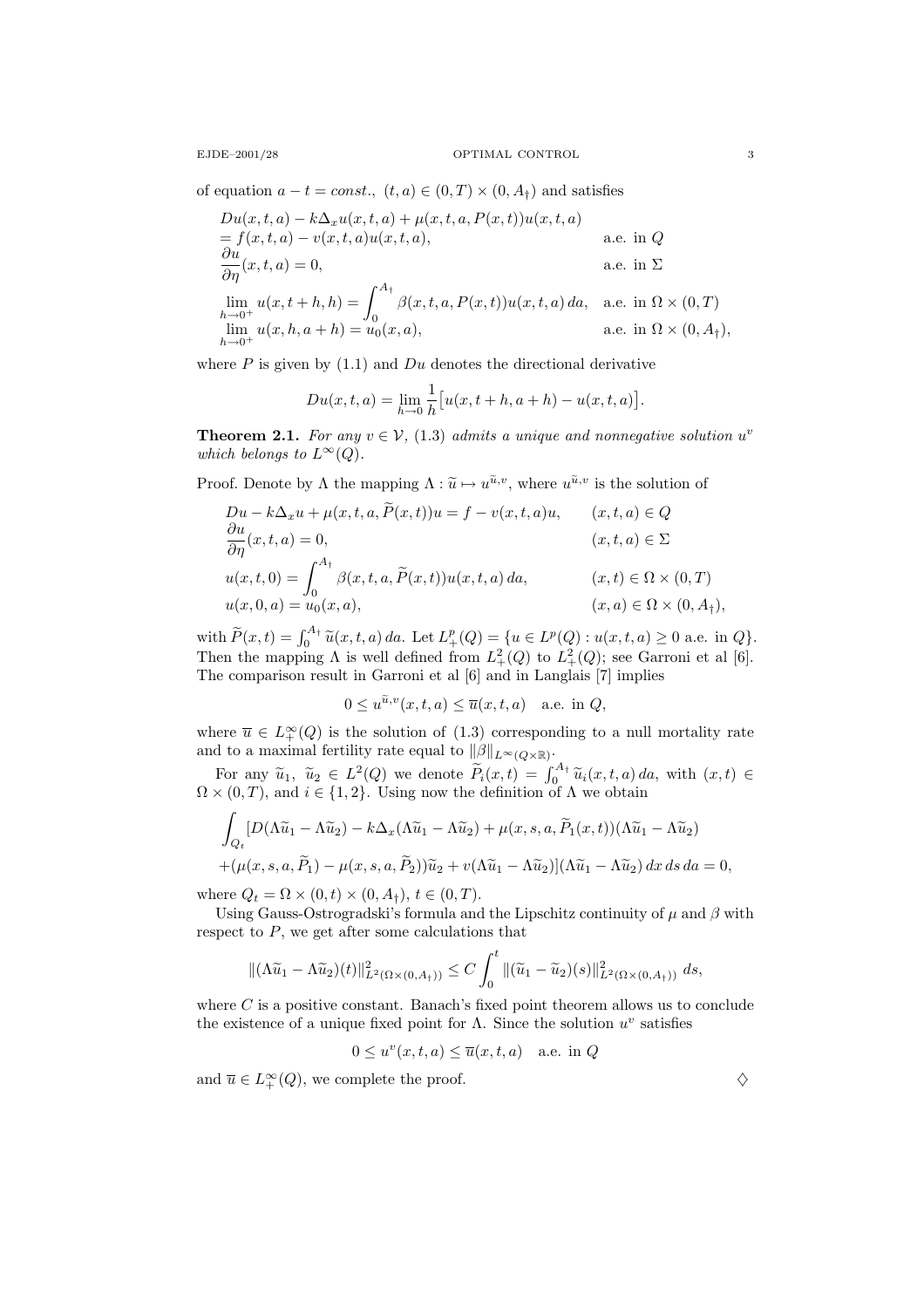For  $v \in \mathcal{V}$ , let

$$
P^{v}(x,t) = \int_0^{A_{\dagger}} u^{v}(x,t,a) \, da \quad (x,t) \in \Omega \times (0,T) \, .
$$

We shall prove now a compactness result which is one of the main ingredients in the next section.

**Lemma 2.2.** The set  $\{P^v; v \in V\}$  is relatively compact in  $L^2(\Omega \times (0,T))$ .

Proof. Because  $u^v$  is a solution of (1.3), for any  $\varepsilon > 0$  small enough we have that

$$
P^{v,\varepsilon}(x,t) = \int_0^{A_\dagger-\varepsilon} u^v(x,t,a) \, da, \quad (x,t) \in \Omega \times (0,T)
$$

is a solution of

$$
P_t^{v,\varepsilon} - k\Delta_x P^{v,\varepsilon} = \int_0^{A_\dagger - \varepsilon} (f - (\mu(x, t, a, P^v(x, t)) + v)u^v) da - u^v(x, t, A_\dagger - \varepsilon)
$$
  
+ 
$$
\int_0^{A_\dagger} \beta(x, t, a, P^v(x, t))u^v(x, t, a) da, \quad \text{a.e. in } \Omega \times (0, T)
$$
  

$$
\frac{\partial P^{v,\varepsilon}}{\partial \eta}(x, t) = 0, \quad \text{a.e. } \partial\Omega \times (0, T)
$$
  

$$
P^{v,\varepsilon}(x, 0) = \int_0^{A_\dagger - \varepsilon} u_0(x, a) da, \quad \text{a.e. in } \Omega.
$$

Since  $\{vu^v\}$  and  $\{\mu(\cdot,\cdot,\cdot,P^v)u^v\}$  are bounded in  $L^\infty(\Omega\times(0,T)\times(0,A_\dagger-\varepsilon))$ ,  $\{\beta(\cdot,\cdot,\cdot,P^v)u^v\}$  is bounded in  $L^{\infty}(\Omega\times(0,T)\times(0,A_{\dagger}))$  and  $\{u^v(\cdot,\cdot,A_{\dagger}-\varepsilon)\}$  is bounded in  $L^{\infty}(\Omega \times (0,T))$  - with respect to  $v \in V$  (as a consequence of the proof of Theorem 2.1), we conclude that  $\{P_t^{\bar{v},\varepsilon} - k\Delta_x P^{v,\varepsilon}\}\$ is bounded in  $L^\infty(\Omega \times (0,T)).$ This implies via Aubin's compactness theorem that for any  $\varepsilon > 0$  small enough, the set  $\{P^{v,\varepsilon};v\in\mathcal{V}\}\$ is relatively compact in  $L^2(\Omega\times(0,T))$ . On the other hand

$$
|P^{v,\varepsilon}(x,t)-P^v(x,t)|\leq \int_{A_{\dagger}-\varepsilon}^{A_{\dagger}}|u^v(x,t,a)|\,da\leq \varepsilon\|\overline{u}\|_{L^{\infty}(Q)},
$$

for all  $\varepsilon > 0$ , and all  $v \in V$ , a.e.  $(x, t)$  in  $\Omega \times (0, T)$ . Combining these two results we conclude the relative compactness of  $\{P^v; v \in V\}$  in  $L^2(Q)$ .

### 3. Existence of an optimal control

In this section, we prove the existence of an optimal pair (an optimal control  $v^*$ and the corresponding solution  $u^{v^*}$  for problem (1.2)). Indeed we have the following theorem.

Theorem 3.1. Problem (1.2) admits at least one optimal pair.

Proof. Let  $\varphi : \mathcal{V} \to \mathbb{R}^+$ , be defined by

$$
\varphi(v) = \int_{Q} v(x, t, a) g(x, t, a) u^{v}(x, t, a) dx dt da
$$

and let  $d = \sup_{v \in \mathcal{V}} \varphi(v)$ . Since by the proof of Theorem 2.1

$$
0 \le \varphi(v) \le \int_Q \zeta_2(x,t,a)g(x,t,a)\overline{u}(x,t,a)\,dx\,dt\,da\,,
$$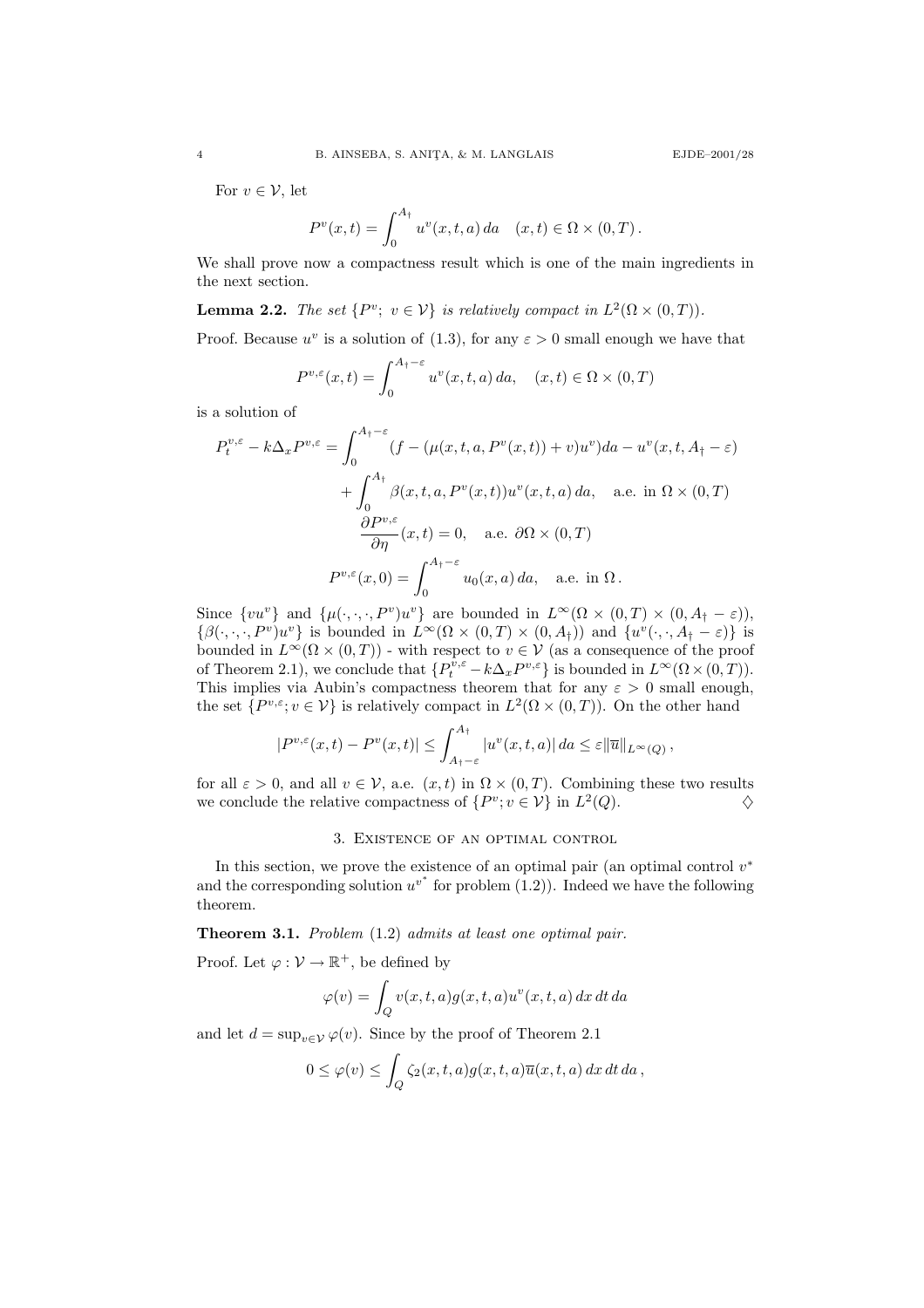we have  $d \in [0, +\infty)$ . Now let  $\{v_n\}_{n \in \mathbb{N}^*} \subset \mathcal{V}$  be a sequence such that

$$
d-\frac{1}{n}<\varphi(v_n)\leq d.
$$

Since  $0 \leq u^{v_n}(x, t, a) \leq \overline{u}(x, t, a)$  a.e. in Q, we conclude that there exists a subsequence, also denoted by  $\{v_n\}_{n\in N^*}$ , such that

$$
u^{v_n} \to u^*
$$
 weakly in  $L^2(Q)$ .

Using Mazur's theorem we obtain the existence of a sequence  $\{\widetilde{u}_n\}_{n\in N^*}$  such that

$$
\widetilde{u}_n(x,t,a) = \sum_{i=n+1}^{k_n} u^{v_i}, \quad \lambda_i^n \ge 0, \quad \sum_{i=n+1}^{k_n} \lambda_i^n = 1
$$

and  $\widetilde{u}_n \to u^*$  in  $L^2(Q)$ .<br>Consider now the set

Consider now the sequence of controls

$$
\widetilde{v}_n(x,t,a) = \begin{cases}\n\frac{\sum_{i=n+1}^{k_n} \lambda_i^{n} v_i(x,t,a) u^{v_i}(x,t,a)}{\sum_{i=n+1}^{k_n} \lambda_i^{n} u^{v_i}(x,t,a)} & \text{if } \sum_{i=n+1}^{k_n} \lambda_i^{n} u^{v_i}(x,t,a) \neq 0 \\
\zeta_1(x,t,a), & \text{if } \sum_{i=n+1}^{k_n} \lambda_i^{n} u^{v_i}(x,t,a) = 0.\n\end{cases}
$$

For these controls we have  $\tilde{v}_n \in V$ . Lemma 2.2 implies the existence of a subsequence, also denoted by  ${v_n}_{n\in N^*}$  such that

$$
P^{v_n} \to P^* \quad \text{in } L^2(\Omega \times (0,T))
$$
\n
$$
(3.1)
$$

and since  $u^{v_n} \to u^*$  weakly in  $L^2(Q)$ , then we obtain that

$$
\int_0^{A_\dagger} u^{v_n}(\cdot,\cdot,a) \, da \to \int_0^{A_\dagger} u^*(\cdot,\cdot,a) \, da \quad \text{weakly in } L^2(\Omega \times (0,T)).
$$

Consequently we get that

$$
P^*(x,t) = \int_0^{A_{\dagger}} u^*(x,t,a) \, da \quad \text{a.e. in } \Omega \times (0,T) \, .
$$

We can take a subsequence, also denoted by  $\{\widetilde{v}_n\}_{n\in N^*}$ , such that

$$
\widetilde{v}_n \to v^*
$$
 weakly in  $L^2(Q)$ ,

with  $v^* \in \mathcal{V}$ . It is obvious now that  $\widetilde{u}_n$  is a solution of

$$
Du - k\Delta_x u + \sum_{i=n+1}^{k_n} \lambda_i^n \mu(x, t, a, P^{v_i}(x, t)) u^{v_i}
$$
  
=  $f - \tilde{v}_n u$ , in  $Q$   
 $\frac{\partial u}{\partial \eta}(x, t, a) = 0$ , on  $\Sigma$   
 $u(x, t, 0) = \int_0^{A_\dagger} \sum_{i=n+1}^{k_n} \lambda_i^n \beta(x, t, a, P^{v_i}(x, t)) u^{v_i} da$ , in  $\Omega \times (0, T)$   
 $u(x, 0, a) = u_0(x, a)$ , in  $\Omega \times (0, A_\dagger)$ .

By  $(3.1)$  we deduce the existence of a subsequence (also denoted by  $\{v_n\}$ ) such that

$$
\mu(\cdot,\cdot,\cdot,P^{v_n}) \to \mu(\cdot,\cdot,\cdot,P^*) \quad \text{a.e. in } Q\,,
$$
  

$$
\beta(\cdot,\cdot,\cdot,P^{v_n}) \to \beta(\cdot,\cdot,\cdot,P^*) \quad \text{a.e. in } Q\,.
$$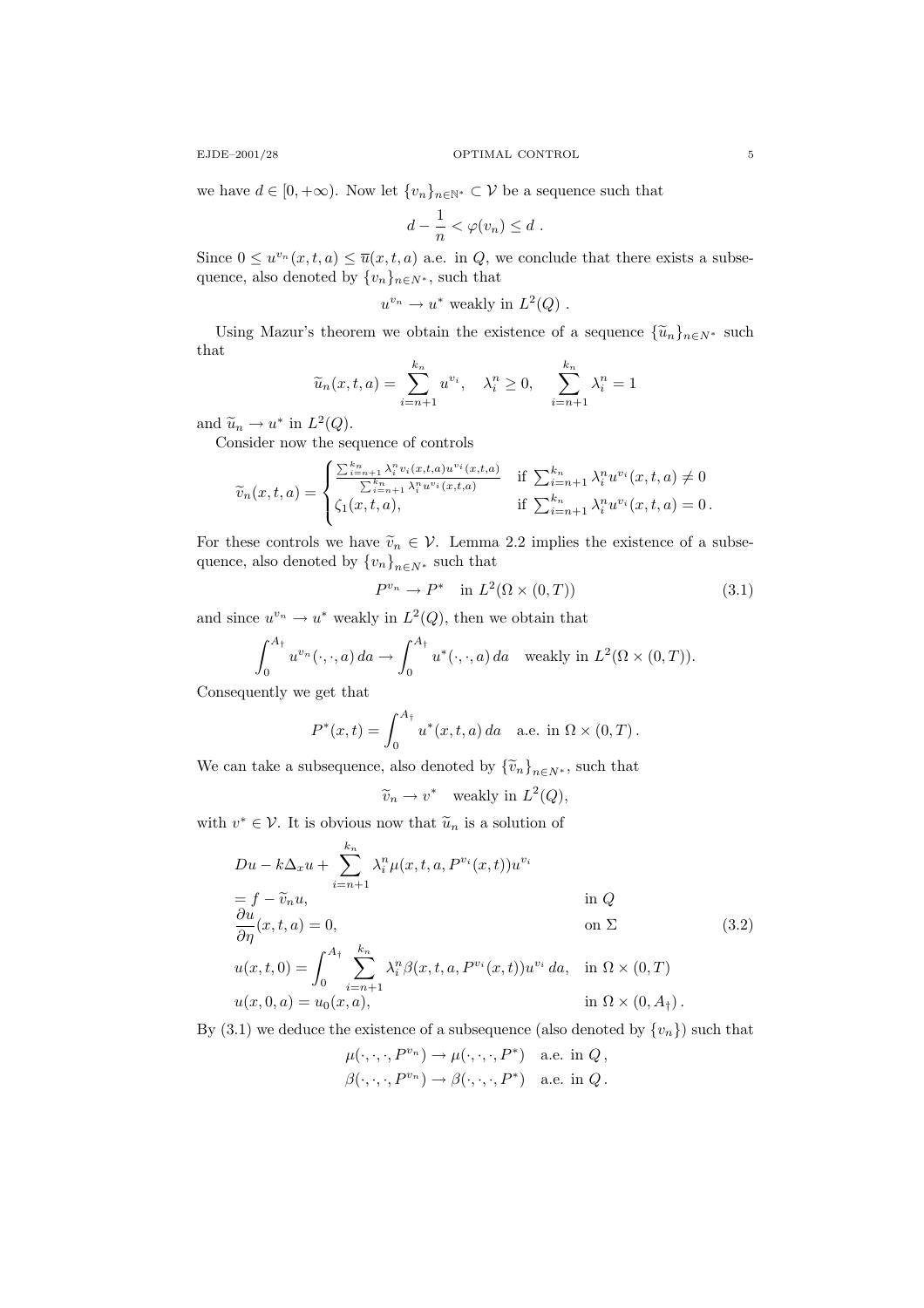Since  $\tilde{u}_n \to u^*$  in  $L^2(Q)$ , we have

$$
\sum_{i=n+1}^{k_n} \lambda_i^n \mu(x, t, a, P^{v_i}(x, t)) u^{v_i}(x, t, a) \to \mu(x, t, a, P^*(x, t)) u^*(x, t, a)
$$

a.e. in Q, and

$$
\sum_{i=n+1}^{k_n} \lambda_i^n \beta(x, t, a, P^{v_i}(x, t)) u^{v_i}(x, t, a) \rightarrow \beta(x, t, a, P^*(x, t)) u^*(x, t, a)
$$

a.e. in  $Q$ . Passing to the limit in  $(3.2)$  we obtain that  $u^*$  is the solution of  $(1.3)$ corresponding to  $v^*$ . Moreover we have

$$
\sum_{i=n+1}^{k_n} \lambda_i^n \int_Q v_i(x, t, a) g(x, t, a) u^{v_i}(x, t, a) dx dt da
$$
  
= 
$$
\int_Q \widetilde{v}_n(x, t, a) g(x, t, a) \widetilde{u}_n(x, t, a) dx dt da
$$
  
= 
$$
\sum_{i=n+1}^{k_n} \lambda_i^n \varphi(v_i) \to \varphi(v^*)
$$

(as  $n \to +\infty$ ). We may infer now that  $d = \varphi(v^*)$ ).  $\diamondsuit$ 

# 4. Necessary optimality conditions

Concerning the necessary optimality conditions the following result holds under the assumptions  $(H1)–(H4)$ .

**Theorem 4.1.** Assume  $\beta$  and  $\mu$  are  $C^1$  with respect to P. If  $(u^*, v^*)$  is an optimal pair for (1.2) and if q is the solution of

$$
-Dq(x, t, a) - k\Delta_x q(x, t, a) + \mu(x, t, a, P^{v^*}(x, t))q(x, t, a)
$$
  
+ 
$$
\int_0^{A_1} \mu'_P(x, t, s, P^*(x, t))u^*(x, t, s)q(x, t, s) ds
$$
  
- 
$$
(\beta(x, t, a, P^*(x, t)) + \int_0^{A_1} \beta'_P(x, t, s, P^*(x, t))u^*(x, t, s) ds)q(x, t, 0)
$$
  
= 
$$
-v^*(g + q)(x, t, a), \quad (x, t, a) \in Q
$$
  

$$
\frac{\partial q}{\partial \eta}(x, t, a) = 0, \quad (x, t, a) \in \Sigma
$$
  

$$
q(x, t, A_1) = 0, \quad (x, t) \in \Omega \times (0, T)
$$
  

$$
q(x, T, a) = 0, \quad (x, a) \in \Omega \times (0, A_1),
$$
 (4.1)

then we have

$$
v^*(x,t,a) = \begin{cases} \zeta_1(x,t,a) & \text{if } (g+q)(x,t,a) < 0\\ \zeta_2(x,t,a) & \text{if } (g+q)(x,t,a) > 0. \end{cases}
$$

Here  $\mu'_P$  and  $\beta'_P$  are the derivatives of  $\mu$  and  $\beta$  with respect to P.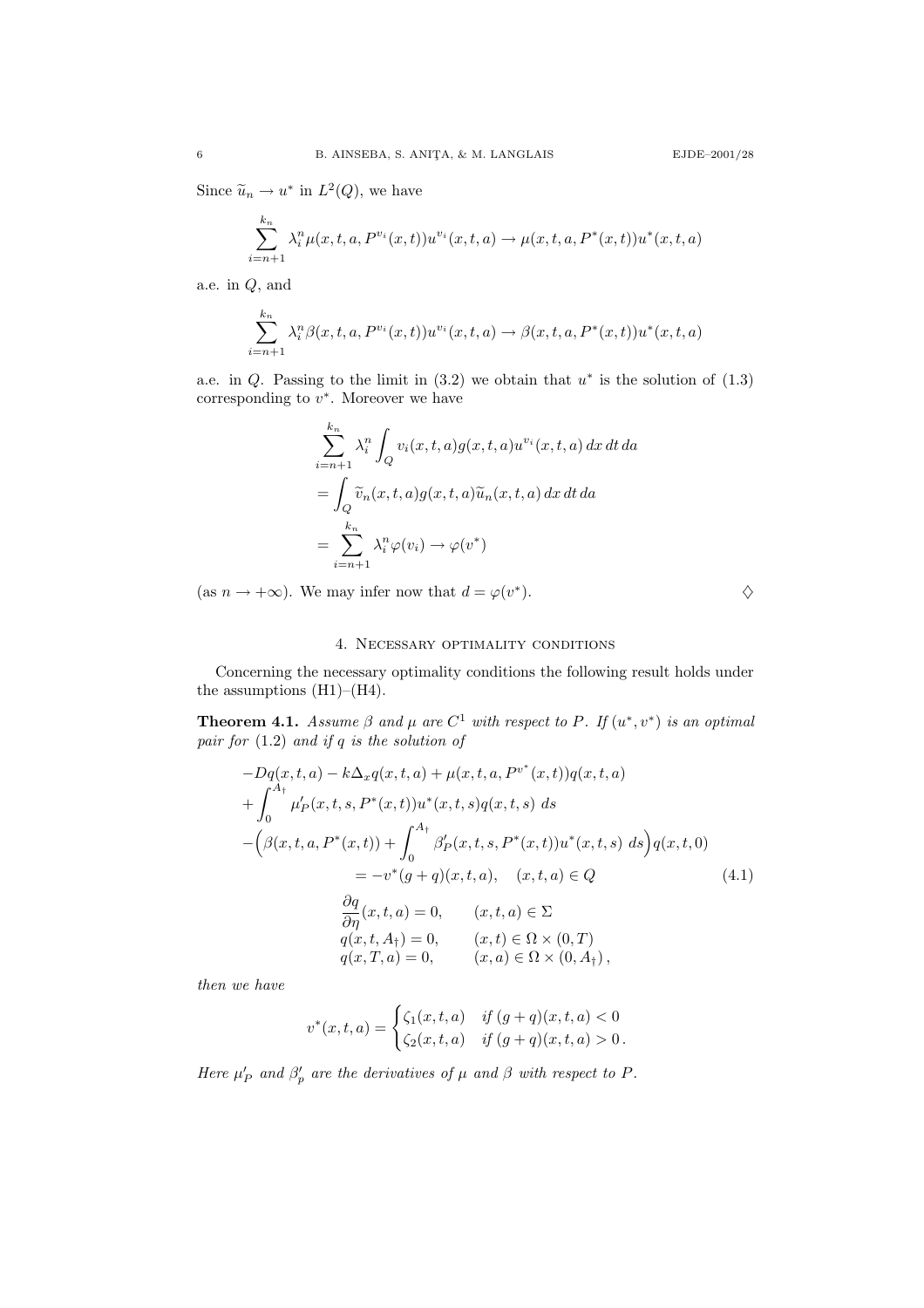Proof. Existence and uniqueness of  $q$ , a solution of  $(4.1)$  follows in the same way as the existence and uniqueness of the solution of  $(1.3)$ . Since  $(v^*, u^*)$  is an optimal pair for (1.2) we get

$$
\int_{Q} v^*(x,t,a)g(x,t,a)u^{v^*}(x,t,a) dx dt da
$$
  
\n
$$
\geq \int_{Q} (v^*(x,t,a) + \delta v(x,t,a))g(x,t,a)u^{v^*+\delta v}(x,t,a) dx dt da
$$

for all  $\delta$  positive and small enough, for all  $v \in L^{\infty}(Q)$  such that

$$
v(x, t, a) \le 0 \quad \text{if } v^*(x, t, a) = \zeta_2(x, t, a)
$$
  

$$
v(x, t, a) \ge 0 \quad \text{if } v^*(x, t, a) = \zeta_1(x, t, a).
$$

This implies

$$
\int_{Q} v^{*}(x,t,a)g(x,t,a) \frac{u^{v^{*}+\delta v}(x,t,a) - u^{v^{*}}(x,t,a)}{\delta} dx dt da \n+ \int_{Q} v(x,t,a)g(x,t,a)u^{v^{*}+\delta v}(x,t,a) dx dt da \le 0.
$$
\n(4.2)

Using the definition of solution to (1.3) and the comparison result in Garroni et al [6], we can prove that for any  $v \in L^{\infty}(Q)$  as above, the following convergence holds

$$
u^{v^* + \delta v}(x, t, a) \longrightarrow u^{v^*}(x, t, a) \text{ in } L^{\infty}(0, T; L^2((0, A_{\dagger}) \times \Omega))
$$
  
s  $\delta \longrightarrow 0^+$ . Let

as 
$$
\delta \longrightarrow 0^+
$$
. Let

$$
z^{\delta}(x,t,a) = \frac{u^{v^* + \delta v}(x,t,a) - u^{v^*}(x,t,a)}{\delta}, \quad (x,t,a) \in Q.
$$

Then the function  $z^{\delta}$  is a solution of

$$
Dz^{\delta} - k\Delta_{x}z^{\delta} + \frac{1}{\delta} \left( \mu(x, t, a, P^{v^* + \delta v}(x, t)) u^{v^* + \delta v} - \mu(x, t, a, P^{v^*}(x, t)) u^{v^*} \right)
$$
  

$$
= -v^* z^{\delta} - v(x, t, a) u^{v^* + \delta v}, \quad (x, t, a) \in Q
$$
  

$$
\frac{\partial z^{\delta}}{\partial \eta}(x, t, a) = 0, \quad (x, t, a) \in \Sigma
$$
  

$$
z^{\delta}(x, t, 0) = \int_0^{A_{\dagger}} \frac{\beta(x, t, a, P^{v^* + \delta v}(x, t)) u^{v^* + \delta v} - \beta(x, t, a, P^{v^*}(x, t)) u^{v^*}}{\delta} da,
$$
  

$$
(x, t) \in \Omega \times (0, T)
$$
  

$$
z^{\delta}(x, 0, a) = 0, \quad (x, a) \in \Omega \times (0, A_{\dagger})
$$

and using again the definition of solution to (1.3) and the comparison result in Garroni et al [6], we can prove that  $z^{\delta} \to z$  in  $L^{\infty}(Q)$  as  $\delta \to 0$ , where z is the solution of

$$
Dz - k\Delta_x z + \mu(x, t, a, P^{v^*}(x, t))z(x, t, a)
$$

$$
+ \mu'_P(x, t, a, P^{v^*}(x, t))u^{v^*}(x, t, a)\int_0^{A_t} z(x, t, s)ds
$$

$$
= -v^*z - v(x, t, a)u^{v^*}, \quad (x, t, a) \in Q
$$

$$
\frac{\partial z}{\partial \eta}(x, t, a) = 0, \quad (x, t, a) \in \Sigma
$$

$$
z(x, t, 0) = \int_0^{A_t} \beta(x, t, a, P^{v^*}(x, t))z(x, t, a) da
$$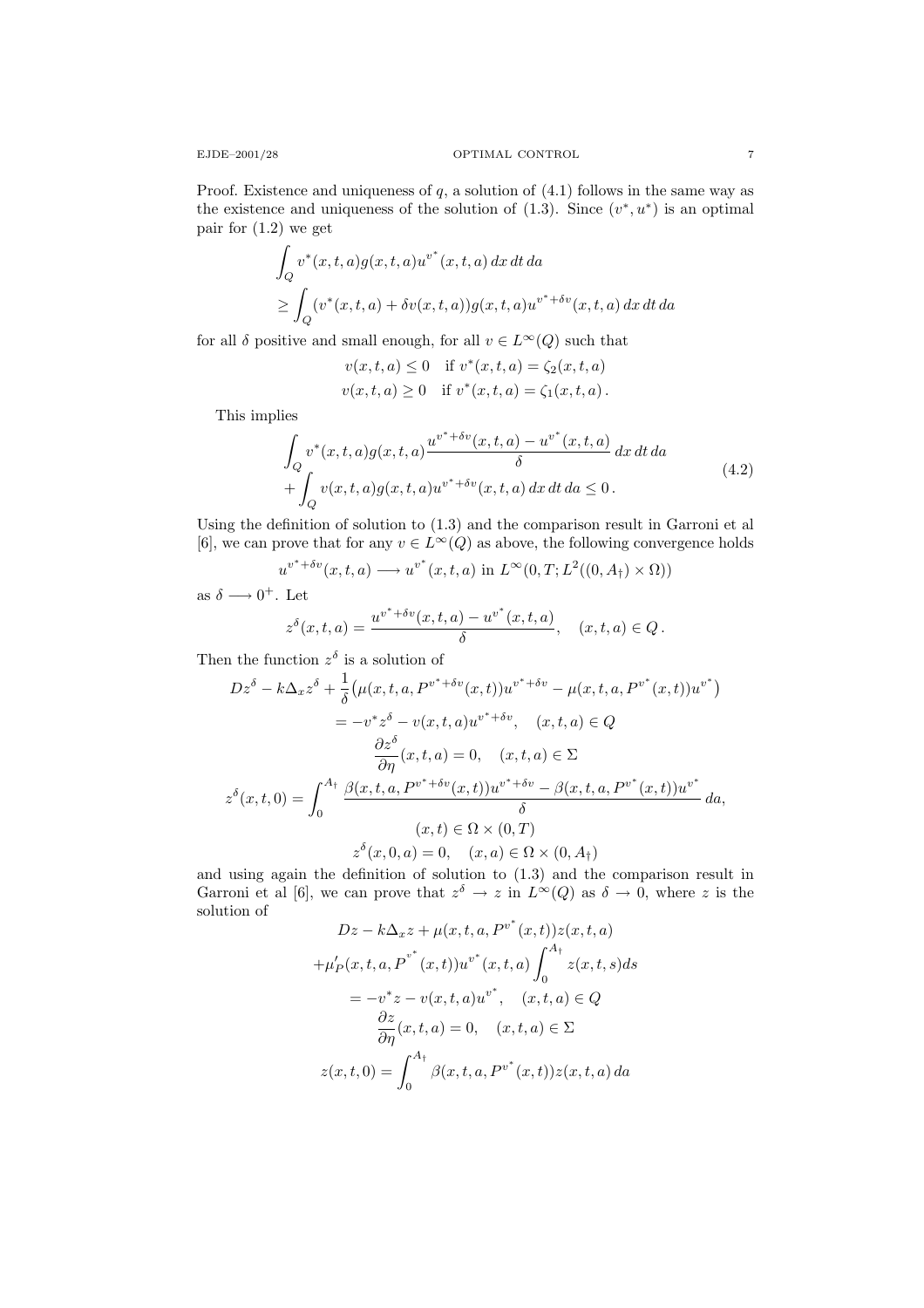$$
+\int_0^{A_{\dagger}} \left(\beta'_P(x,t,a,P^{v^*}(x,t))u^{v^*}\int_0^{A_{\dagger}} z(x,t,s)ds\right)da, \quad (x,t)\in \Omega\times (0,T)
$$
  

$$
z(x,0,a) = 0, \quad (x,a)\in \Omega\times (0,A_{\dagger}).
$$

Passing to the limit in (4.2),  $\delta \rightarrow 0^+$ , we conclude that

$$
\int_{Q} v^*(x,t,a)g(x,t,a)z(x,t,a) dx dt da
$$

$$
+ \int_{Q} v(x,t,a)g(x,t,a)u^{v^*}(x,t,a) dx dt da \leq 0,
$$

for all  $v \in L^{\infty}(Q)$  such that

$$
v(x, t, a) \le 0 \quad \text{if } v^*(x, t, a) = \zeta_2(x, t, a)
$$
  

$$
v(x, t, a) \ge 0 \quad \text{if } v^*(x, t, a) = \zeta_1(x, t, a).
$$

Multiplying  $(4.1)$  by z and integrating over Q we get after some calculation that

$$
\int_{Q} (v^*gz)(x,t,a) dx dt da = \int_{Q} (vu^{v^*}q)(x,t,a) dx dt da
$$

and consequently

$$
\int_{Q} v(x,t,a)u^{v^*}(x,t,a)(g+q)(x,t,a) dx dt da \leq 0,
$$

for all  $v \in L^{\infty}(Q)$  such that

$$
v(x, t, a) \le 0 \quad \text{if } v^*(x, t, a) = \zeta_2(x, t, a)
$$
  

$$
v(x, t, a) \ge 0 \quad \text{if } v^*(x, t, a) = \zeta_1(x, t, a).
$$

This implies  $u^{v^*}(g+q) \in N_{\mathcal{V}}(v^*)$ , where  $N_{\mathcal{V}}(v^*)$  is the normal cone at  $\mathcal{V}$  in  $v^*$  (in  $L^2(Q)$ ).

For any  $(x,t,a) \in Q$  such that  $u^{v^*}(x,t,a) \neq 0$ , we conclude

$$
v^*(x,t,a) = \begin{cases} \zeta_1(x,t,a) & \text{if } (g+q)(x,t,a) < 0\\ \zeta_2(x,t,a) & \text{if } (g+q)(x,t,a) > 0 \end{cases}
$$

On the other hand, for any  $(x, t, a) \in Q$  such that  $u^{v^*}(x, t, a) = 0$ , it is obvious that we can change the value of the optimal control  $v^*$  in  $(x, t, a)$  with any arbitrary value belonging to  $[\zeta_1(x, t, a), \zeta_2(x, t, a)]$  and the state corresponding to this new control is the same and the value of the cost functional also remains the same. The conclusion of Theorem 4.1 is now obvious.  $\Diamond$ 

### **REFERENCES**

- [1] S. Anita, M. Iannelli, M.-Y. Kim and E.-J. Park; Optimal harvesting for periodic agedependent population dynamics, SIAM J. Appl. Math., 58 (1998), 1648-1666.
- [2] M. Brokate, Pontryagin's principle for control problems in age-dependent population dynamics, J. Math. Biol., 23 (1985), 75-101.
- [3] M. Brokate, On a certain optimal harvesting problem with continuous age structure, in Optimal Control of Partial Differential Equations II, Birkhauser, (1987), 29-42.
- [4] M-E. Gurtin and L. F. Murphy, On the optimal harvesting of persistant age structured populations: some simple models, Math. Biosci., 55 (1981), 115-136.
- [5] M-E. Gurtin and L. F. Murphy, On the optimal harvesting of persistant age-structured populations, J. Math. Biol., 13 (1981), 131-148.
- [6] M.G. Garroni and M. Langlais, Age dependent population diffusion with external constraints, J. Math. Biol., 14 (1982), 77-94.